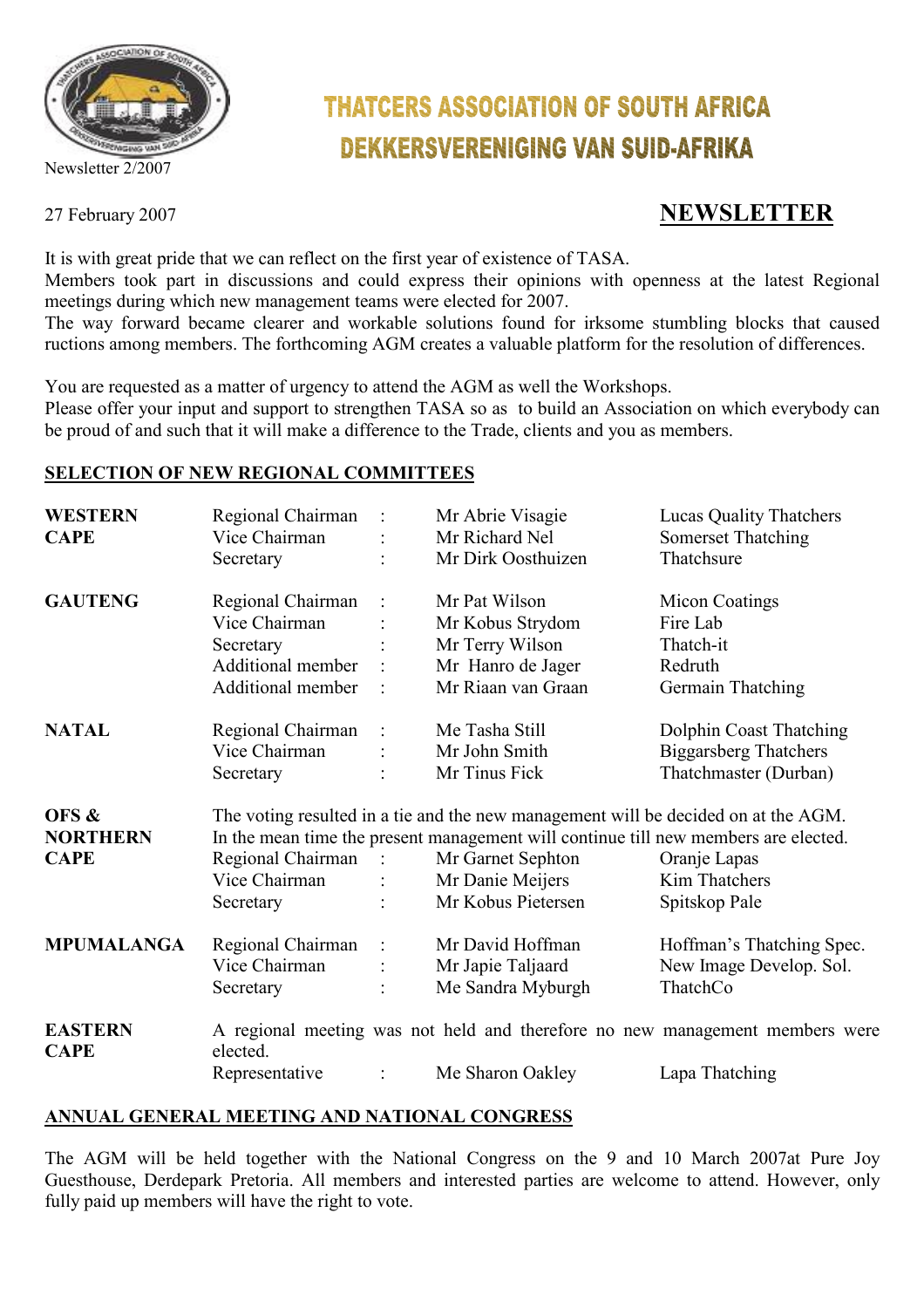#### **AGENDA WITH INFORMATION ON ITEMS TO BE DISCUSSED**

The Agenda of the AGM, information on items to be discussed as well as the Program for the Workshops to be held on Saturday, 10 March 2007 are attached herewith.

#### *Information on items to be discussed*

*The Information as attached contains suggestions made during the various Regional meetings. Examples of matters to be discussed are contained herein. The suggestions made will be carried as motions and voted upon.* 

Please make yourself thoroughly conversant with the content of the suggestions so that fruitful discussions can be forthcoming. There will unfortunately not be enough time available to introduce these matters to the unenlightened.

Any additional suggestions may still be submitted but time is of essence as it will still have to be circulated among members.

#### **BOOKINGS ON PRESCRIBED FORM**

Final number of guests attending must be given to the Lodge .

Please submit your details and requirements as set out on the form as soon as possible.

The completed form and payment must be submitted to our office as soon as possible.

**Payments appear on the TASA bank sheet without identification of the name of the business or what the payment is for. No booking form is received either.** 

## **ACCOMMODATION**

The number of rooms to be made available by Pure Joy must be confirmed. TASA will be held responsible for the cost of these bookings. Please send your completed form as well as proof of payment if you are interested in booking with Pure Joy.

The booking form is available on the website. Confirmation of your booking and proof of receipt of payment will be made.

#### **ACKNOWLEDGEMENT OF PERSONS WHO MADE A SUBSTANTIAL CONTRIBUTION TO THE TRADE**

At the Friday evening function TASA would like to give recognition to those who contributed to the Trade over the past years. No nominations or suggestions have been received and it will be appreciated if our office could be advised.

## **COMPETITION**

You are also reminded of the competition in the following categories.

- Most aesthetic structure
- Largest (single) thatch roof
- Funniest thatch photo

For your information:

- Late entries will be accepted untill 6 March 2007
- Only paid up members may participate
- Members may enter for more than one category
- **The number of entrees are unlimited**
- Adjudication will be done by those present at the Friday evening function
- All entries will be displayed